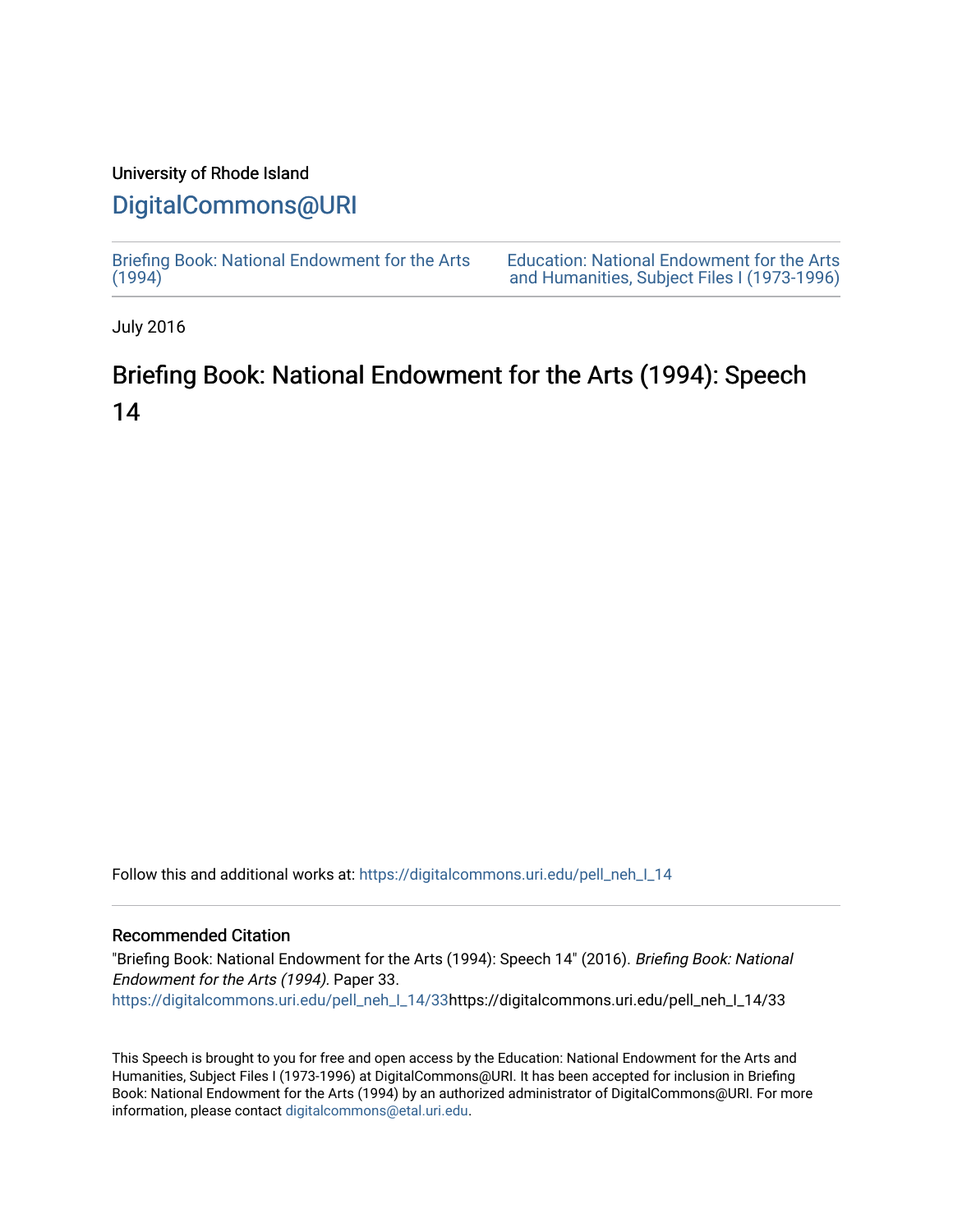### TALKING POINTS ON RECENT ALLEGATIONS AGAINST THE NEA

1991 Pittsburgh Gay and Lesbian Film Festival: The Arts Endowment did not fund the 1991 Pittsburgh International Lesbian and Gay Film Festival, directly or indirectly. This festival was not among any applications that the Endowment considered in 19991. Further, the Endowment did not fund any of the films from the 1991 Pittsburgh Gay and Lesbian Film Festival which the Christian Action Network excerpted into a video.

Release of \$17,500 to NAMAC: In response to an appeal by the National Alliance for Media Arts and Culture (NAMAC), the Endowment conducted an administrative review of the processes by which three of NAMAC's recommended subgrants were denied funding by the agency in 1992. The Endowment found that there was an error in procedure that unfairly and improperly affected the grantee (NAMAC) and the proposed subgrantees. \$17,500, an amount equal to that recommended by NAMAC for three subgrants, was made available to NAMAC for dispersal to subgrantees in accordance with the terms and conditions of NAMAC's 1993 grant. Under the 1993 grant, allowable costs for film festivals include activities such as symposia and lectures on the art of film; not the exhibition of films.

"Abject Art" Exhibition at the Whitney Museum of Art: The Arts Endowment did not provide any funding for the "Abject Art" exhibit at the Whitney Museum. All funds used to mount this exhibit were raised from private sources. The Endowment awarded two FY 92 grants to the Whitney to support a docent training program and the Independent Study Program.

Distribution of Ten Dollar Bills to Undocumented Workers: The Arts Endowment determined that the distribution of \$10 bills, totaling \$4,500, as part of the "Art Rebate" project is an unallowable expense. This determination was based on a review of information provided by the Museum for Contemporary Art, San Diego regarding the 1989 Arts Endowment grant to the Museum to support "Dos Ciudades/Two Cities: The Border Project." The Endowment concluded that these costs were inconsistent with the original application budget submitted by San Diego Museum. The Arts Endowment has advised the Museum that this \$4,500 in expenses cannot be charged to the Federal grant. The Museum is now seeking clarification from the NEA on that ruling and its basis. "Dos Ciudades/Two Cities" has included exhibitions, film series, lectures, publications, and a range of educational programs, all tied thematically to the issues, the art and the culture of the Mexico/United States border region.

September 13, 1993